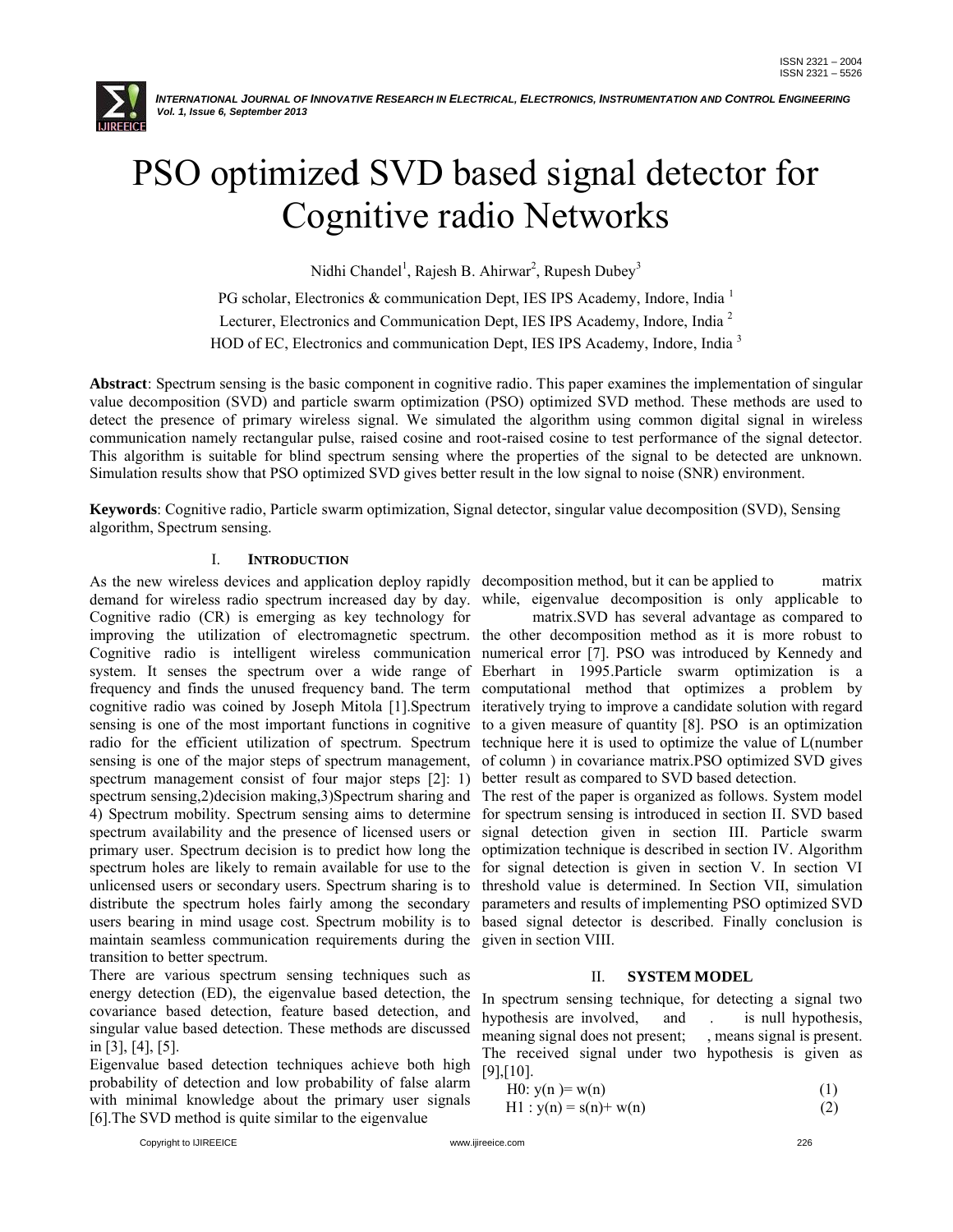

Where,

y(n): is a received signal

s(n): is a transmitted signal samples

 w(n): is white noise which is independent and identically distributed. The decision statistics of the energy<br>detector [4] can be defined as the average energy of N<br>observed samples<br>- (3) detector [4] can be defined as the average energy of N observed samples

There are two probabilities involved for signal detection: probability of detection Pd which defines the hypothesis . Probability of false alarm; which defines at hypothesis [9]. (4) [9].

(5)

Under the hypothesis , it shows a Gaussian random distribution when number of signal sample (Ns) is large with mean and variance— .Thus for a given probability of false alarm, the decision threshold of an energy detector is given as shows a Gaussian random<br>
shows a Gaussian random<br>
is for a given probability<br>
ld of an energy detector<br>
- (6)

Where, is decision threshold; is probability of detection; is probability of false alarm; is the normal Q-function.

#### III. **SVD BASED SIGNAL DETECTION DETECTION**

processing and, particularly in the area of a linear system. the gbest locations, with a random weighted acceleration at For a time series y (n) with n=1, 2...,N, a matrix with L each time step [8,13,14] as shown in figur For a time series y (n) with  $n=1, 2,...N$ , a matrix with L each time step [8,13,14]as shown in figure. column and M=N-L+1 rows is constructed,

Here, A is an  $M \times L$  matrix. Its elements can be found by substituting of y  $(n)$ , Using SVD [11], A can be factorized as  $A=$  U S (8)

Where, U and V are an  $M \times M$  and respectively. The columns of U and V are called left and right singular vectors, for A. S is diagonal matrix whose non negative entries are arranged in diagonal in a decreasing manner. S is a rectangular matrix with the same dimension as A. When signals are received whose power is higher than the threshold, there exist several dominant singular values to represent these signals  $L \times L$  unitary matrix respectively. The columns of U and V are called left and<br>right singular vectors, for A. S is diagonal matrix whose non<br>negative entries are arranged in diagonal in a decreasing<br>manner. S is a rectangular matrix with the sa

In implementing SVD based signal detector, we adopt method by Zeng and Liang (2007) in [12]. SVD based signal method by Zeng and Liang (2007) in [12].SVD based signal detector has following algorithm to detect the presence of signal

Step 1: Select the number of column of covariance matrix, L.

Step 2: Factorized the matrix using SVD to form equation as in (8).

Step 3:Obtain maximum and minimum Eigenvalues of 3:Obtain matrix which are and

Step 4: Compute threshold value, γ.

Step 5: Compare the ratio with the threshold. If

the signal is present, otherwise the signal is not present.

#### IV. **PARTICLE SWARM OPTIMIZATION**

SVD plays an important role in statistics and signal PSO lies in accelerating each particle toward its pbest and Particle swarm optimization is a heuristic global Particle swarm optimization is a heuristic global optimization method introduced by Doctor Kennedy and Eberhart in 1995. It based on research of bird and fish flock movement behaviour. It is developed from swarm movement behaviour. It is developed from swarm<br>intelligence. PSO optimizes a problem by having a population of candidate solutions, here dubbed particle and moving these particles around in the search space according to simple mathematical formulae over the particle's position and velocity .It uses a number of agents (particles) that constitute a swarm moving around in the search space looking for the best solution. Each particle is treated as a point in a N-dimensional space which adjusts its "flying" according to its own flying experience as well as the flying experience of other particles. Each particle keeps track of its coordinates in the solution space which are associated with the best solution (fitness) that has experience of other particles. Each particle keeps track of its coordinates in the solution space which are associated with the best solution (fitness) that has achieved so far by that particle. This value is called personal best, pbest. Another best value that is tracked by the PSO is the best value obtained so far by any particle in the neighbourhood of that particle. This value is called gbest. The basic concept of moving these particles around in the search space according<br>to simple mathematical formulae over the particle's position<br>and velocity .It uses a number of agents (particles) that<br>constitute a swarm moving around in the sea



Figure 1.Particle trajectory analysis in PSO [13]

(10)

It has three components:

a) Inertia

Copyright to IJIREEICE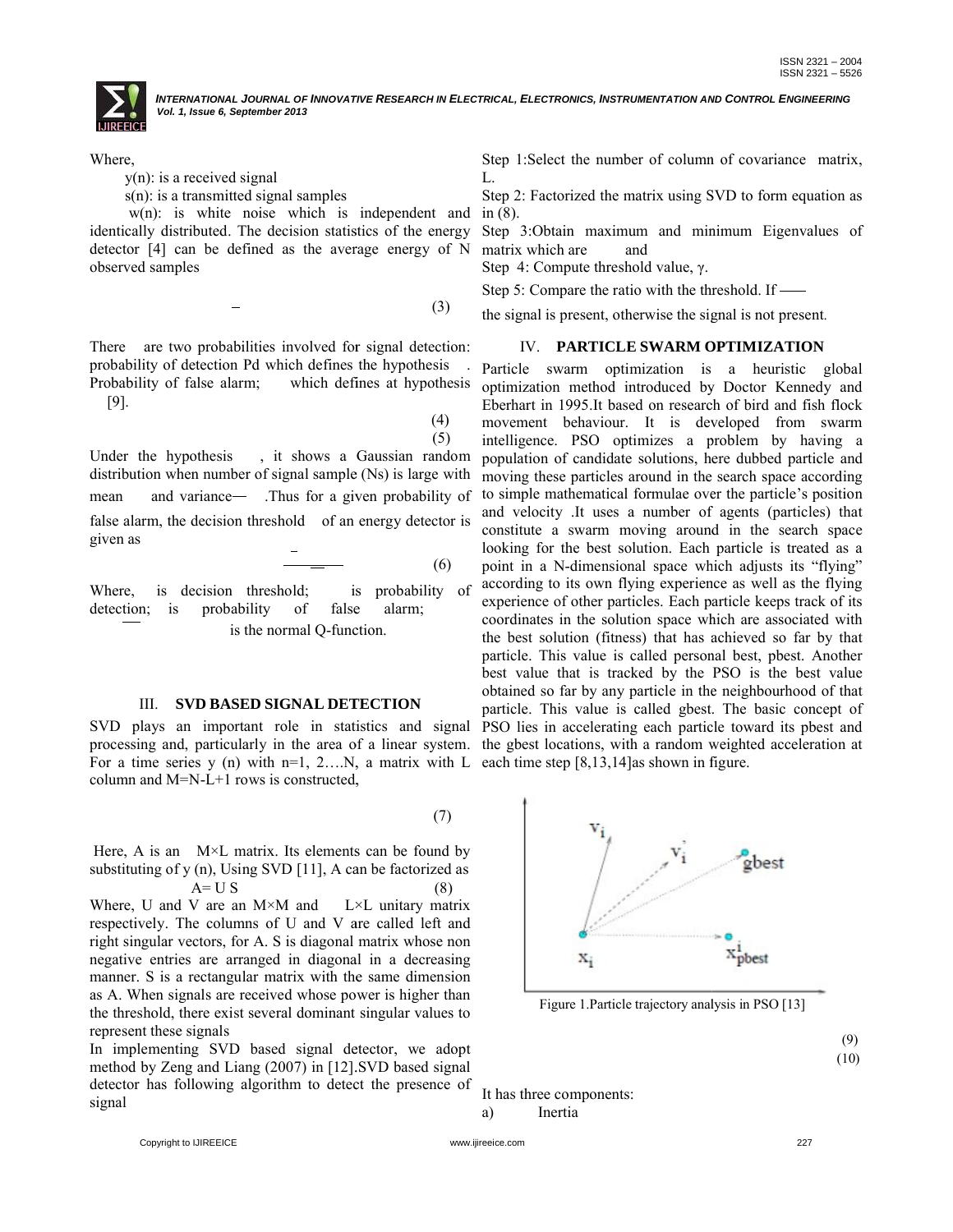b) Cognitive

c) Social

Where,

is the velocity vector of particle i at iteration k.

is position vector of particle i at iteration k.

where the is the term in the sist of particle found from is n dimensional personal best of particle found from initialization through iteration k.

is the n-dimensional global best of the swarm found from initialization through iteration k,

is the cognitive acceleration coefficient so named for its term's use of the personal best, which can be thought of as a cognitive process.

is the social acceleration coefficient so named for its term's use of the global best which attracts all particles simulating social communication. term's use of the personal best, which can be thought of as a cognitive process.<br>
is the social acceleration coefficient so named for its<br>
term's use of the global best which attracts all particles<br>
simulating social commu

and are vectors of pseudo-random numbers

## *A. Particle Swarm Optimization Algorithm Operation*

Initialization:-The velocity and position of all particles are randomly set to within predefined ranges.<br>Velocity Updating:-At each iteration, the velocities of all particles are updated according to equation (10) randomly set to within predefined ranges.

Velocity Updating:-At each iteration, the velocities of all particles are updated according to equation (10

Position updating: Assuming a unit time interval between successive iterations the position of all particles are updated where, according to equation (9).

Memory updating: update and

Termination checking: Steps 2 to 4 are repeated until certain termination conditions are met.

## *B. Advantage of PSO*

- a) It is easy to describe.
- b) It has fast convergence speed.
- c) It is easy to implement.

d) It is robust to solve different problems by tuning parameters and the population topology.

## V. **ALGORITHM FOR PSO OPTIMIZED SVD BASED SIGNAL DETECTOR**

Step 1: Optimized the value of L by particle swarm optimization technique.

Step 2: Factorized the matrix using SVD to form equation as in (8) Optimized the value of L by particle swarm<br>tion technique.<br>actorized the matrix using SVD to form equation as<br>Obtain maximum and minimum Eigenvalues of<br>hich are and .<br>Compute threshold value,  $\gamma$ . The threshold value<br>ati

Step 3: Obtain maximum and minimum Eigenvalues of matrix which are and

Step 4: Compute threshold value, γ. The threshold value determination will be highlighted in the next section.

Step 5: Compare the ratio with the threshold. If

signal is present, otherwise the signal is not present.

# VI. **THRESHOLD DETERMINATION**

In terms of desired probability of false alarm ,detection In terms of desired probability of false alarm , detection threshold can be calculated by using the results of the theorem in [15] and [12] and it is given as follows(here  $M=1$ )



denotes detection threshold. inverse of cumulative distribution function of the Tracy Widom distribution of order 1 [16]. is the number of Widom distribution of order 1 [16]. samples and L denotes the level of covariance matrix.

The density of test statistic, is required to define threshold in terms of probability of false alarm or vice versa and is defined as, the ratio of maximum eigenvalues to minimum eigenvalues of received signal of covariance matrix as follows:

$$
(12)
$$

where, is maximum eigenvalue is minimum eigenvalue.

## VII. **SIMULATION PARAMETERS AND RESULTS**

## *A. Simulation Parameters*

Additive white Gaussian noise channel is used. It is assumed that the channel is not changing during the period of samples. The results are averaged over 1000 tests using Monte Carlo simulations written in MATLAB. Simulation results are taken using MPSK modulated random primary signal and independent and identically distributed (iid) noise sample with Gaussian distribution are used. Three types of signal namely rectangular pulse, raised cosine and rootraised cosine were listed and compared. To find the raised cosine were listed and compared. To find the threshold, we require the probability of false alarm is Pfa 0.1 and probability of detection is Pd 0.9 as required by IEEE 802.22 standard. e Gaussian noise channel is used. It is assumed<br>nnel is not changing during the period of<br>results are averaged over 1000 tests using<br>simulations written in MATLAB. Simulation

# *B. Simulation Result*

Figure 2 shows simulation results of the probability of detection (Pd) when the PSO optimized SVD method and SVD based method are used for comparison when SNR ranges from -16 dB to -4 dB. From these figures, it can be concluded that the PSO optimized SVD based detection gives better results than SVD based detection in low SNR. It can be noticed from the graph that the performance of the SVD based method and PSO optimized SVD are nearly equal at -6 dB ,while PSO optimized SVD shows better results at -16 dB for all the three signals ,rectangular pulse signal, raised method are used for comparison when SNR<br>-16 dB to -4 dB. From these figures, it can be<br>at the PSO optimized SVD based detection gives<br>than SVD based detection in low SNR. It can be<br>the graph that the performance of the SVD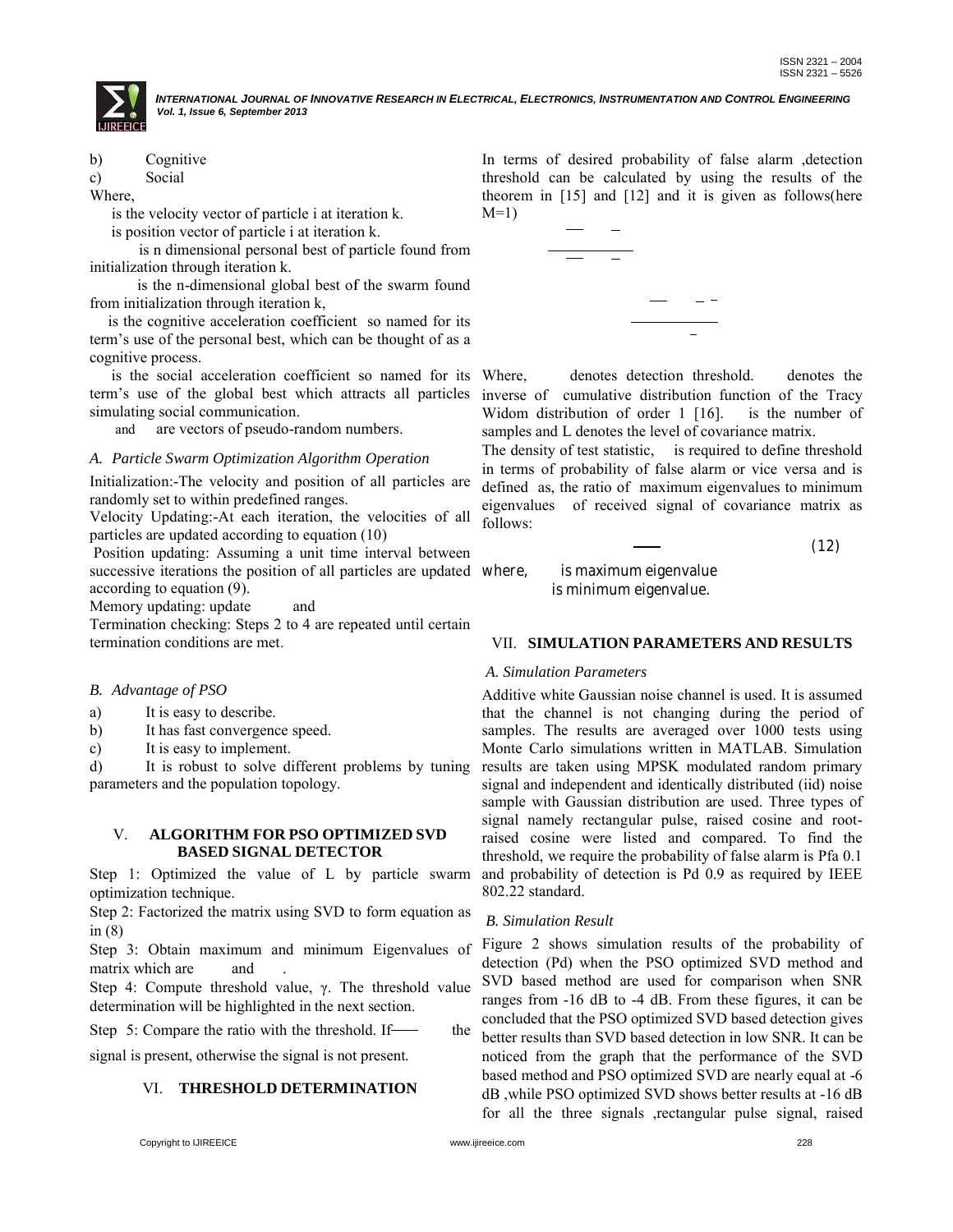

cosine and root-raised cosine. Although SVD at certain points better than the PSO optimized SVD method for root raised cosine signal, but the overall performance of the detector is better than the SVD method.



Fig 2: Comparison of Pd between the SVD method and PSO optimized SVD for (a) Rectangular pulse signal; (b) Raised cosine signal(c) Root raised cosine signal



Fig 3: Comparison of ROC curves between SVD method and PSO optimized SVD for a) Rectangular pulse signal)Raised cosine signal c) Root-raised cosine signal